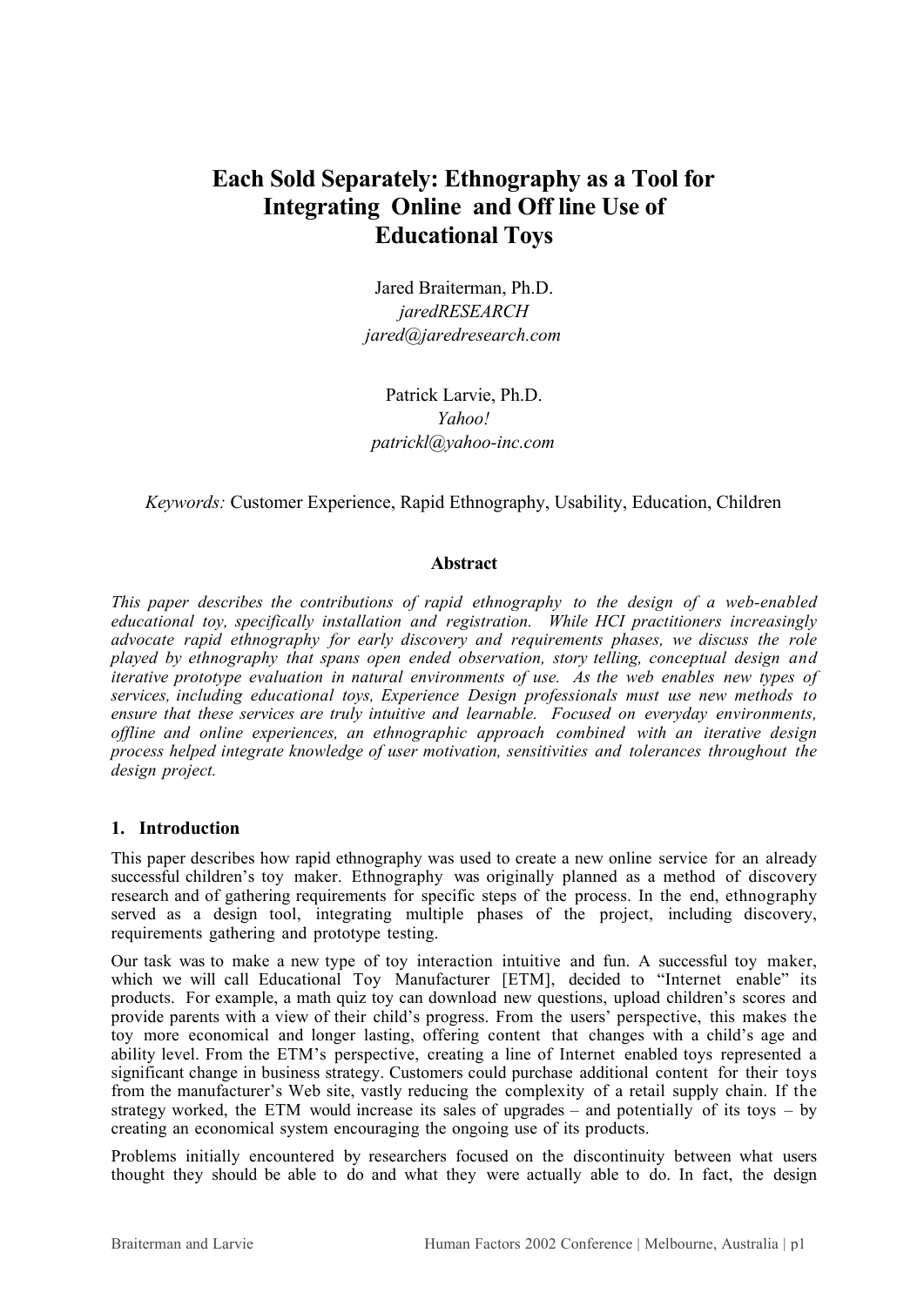agency was asked to solve problems with use of the online system that the ETM already knew to exist. The toy, the connection device and the content were each designed, produced and sold separately; each promised to be "easy" and "fun!" to use [see Figure 1]. The connection software, placed on a CD and included with the connection device, was also designed separately. The result was a set of physical objects and procedures – both online and offline – that frustrated and confused users instead of providing the promised enjoyment and educational enrichment.

The installation software for the connection device and the Web site were expected to solve many of the problems resulting from the "each sold separately" experience that consumers found so frustrating. We focused our research and set our design goals: to help reduce set up time from an average of over 2 hours to under 30 minutes and to create a registration system that would help users remember what they did long enough to go back to the website and repeat the task.

As is typical of many private sector design problems, only a small budget was allocated to initial "discovery" research. Further research had to be incorporated into the overall project proposal, with costs being absorbed by the design agency. For this reason, research methods had to be economical, and the results had to be immediately useful to the design team.

## **2. Methods**

Our approach draws from Cultural Anthropology training in field research methodology [Mead 1963, Malinowski 1922], a tradition of HCI contextual research and participatory design for productivity applications [Bodker and Gronbaek 1991, Wixon 1996, Simonsen and Kensing 1997, Holtzblatt and Beyer 1998, Jordan 1996, Kyng and Mathiassen 1997], and a growing literature on user-centered design for embedded and invisible technology [Norman 1988, Bergman 2000, Braiterman et al 2000, Kuniavsky 2003]. We adapted and created methods appropriate to compressed product cycles and to social activities that are "computer enabled" but, above all, voluntary and firmly within domestic rather than work spheres.

Working within the constraints of product development, we conducted collaborative rapid ethnography and customer modeling with a team that included a lead researcher, a business and brand strategist, interaction designers and visual designers. An initial sample of 6 families was selected based on the presence of children 8 to 12, interest in educational toys and willingness to allow us to enter their homes and videotape their efforts to set up the toy. Home visits lasted 2 to 3 hours, and allowed us to see how families would approach the toy and the Internet connection.

Subsequently, we followed some families' use of the toys over a period of six months, returning periodically to document the location and use of the toys, the connection device and related materials in the household. Additional families who reported prior use of the toys were recruited for tests of the installation software, Web site registration and online acquisition of new content. In total, researchers conducted approximately 25 home visits over the course of the project; additional phone and email contact provided additional channels for data collection. Study participants were given their choice of toys or a nominal cash sum for their assistance. It is worth noting that many participants were motivated to help with the study because of their enthusiasm for the product and their desire to help their children acquire new math and spelling skills.

Initial visits began with the gift of a mathematics toy—a plastic, cylindrical device that asks multiple-choice questions and encourages children to "whack" it on its side to make their selection. The toy's dramatic sound effects, challenging questions and colorful design contributed to children's receptivity: most became quickly involved and even entranced by the new toy. Along with the toy, we distributed the "Mind Link" module that permits the toy to be connected with the ETM's Web site. We asked parents and children to set up the online module, and our cross-functional design and research team observed and recorded on digital video their efforts which lasted up to 4 hours.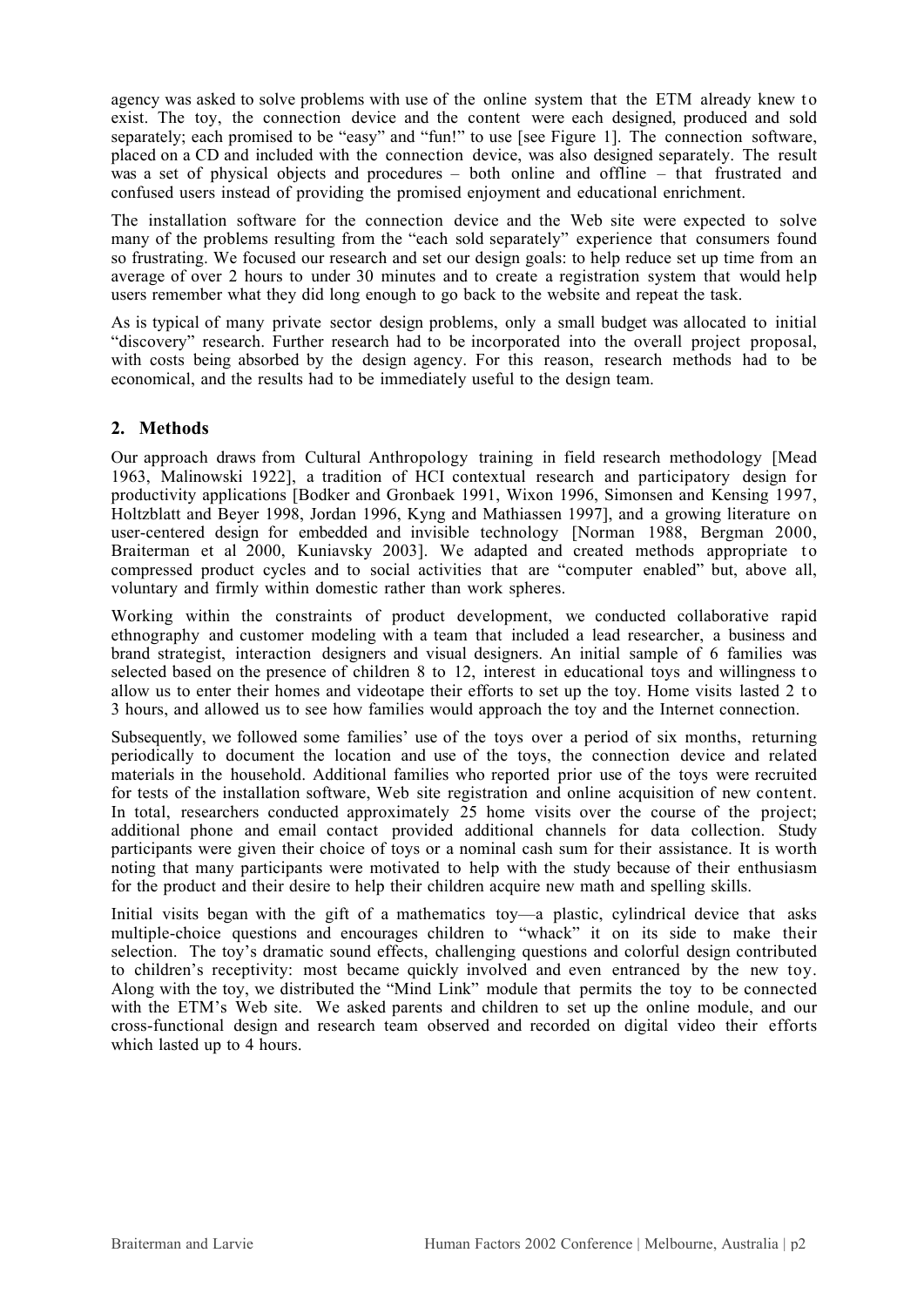

Figure 1 : ETM physical toy [left], sold separately from internet connector, "Mind Link" [right]. The Mind Link's form offers few clues to function.

After the initial round of 6 home visits, we modeled the behavior and the problems we observed. This early modeling of the set up process proved to be a valuable tool in creating a new Web application that eased the set up process for connecting the physical toy to the Web [see Figure 3]. Because of manufacturing schedules, our Web application work was constrained by the fact that the toy had already been manufactured, so that we could not change the toy packaging or design. For this reason, subsequent home visits were increasingly focused on two aspects of the online component of toy use: the initial installation of the connection device and the registration of the toy and its owners on the Web site.

Visits in the latter two-thirds of the study included the use of design prototypes on paper and CD ROM. Our initial models of user behavior was used to develop the prototypes; users themselves were asked to generate the hypothetical use situations that were necessary for initial designs. We took several rounds of application prototypes back into parents' homes to test and refine them in everyday environments. Our iterative design process evolved from broad to highly granular aspects of design.



Figure 2: Installation involves children and at least one parent. "Team" involvement was common for all stages of toy use, from purchase through updating of content.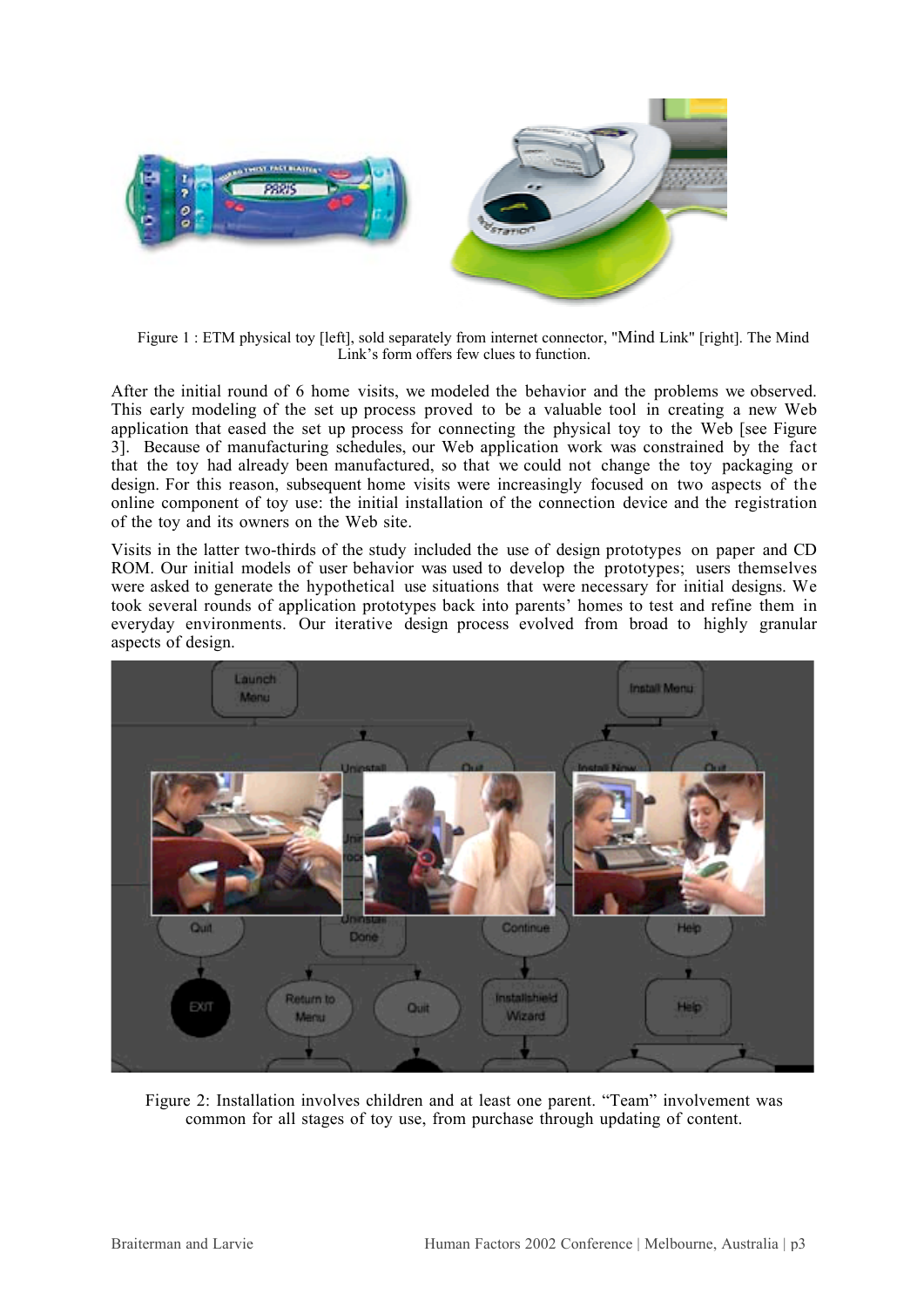## **3. Results**

The design brief focused on the installation software and Web site where users would go to update their toys. Initial discovery research documented problems that went far beyond the registration and installation scope of this design project and included the form factor and packaging of the physical toy and "Mind Link" module. Some of these issues were directly relevant to our design work; others were significant only in that they increased the burden placed by users on the installation process and initial contact with the Web site. Here, we focus on two aspects of the results to our ethnographic study: initial installation and registration on the Web site.

The Educational Toy Manufacturer executives and product managers expected that the installation process would take about 10 minutes and would enable users to remember how to get online updates repeatedly. Initial observations and interviews focused on users' expectations and attitudes towards using a product that required them to install something new on their computers and go online. Parents told us that they thought the process might take "as long as 20 minutes" to complete. Most considered this to be a substantial amount of time. In two-parent households, the installation process was often delayed to permit the involvement of both mother and father during a time when children were not competing for their attention (e.g. during nap time, late at night or on weekends). In all households, installation was an activity that competed with others that would ordinarily occur in parents' free time, which they would generally devote to personal needs. Clearly, installing the new toy was often seen as a chore – albeit one related to the academic success of their children – they were likely to put off.

Low expectations for installing the connection device were grounded in users' previous software experience. Several users told us that their computers had "crashed," "stalled" or "quit" as they tried to install games and other software for their children. Experience with online services and other domestic software was not encouraging: our relatively small sample included stories of problems with popular online services that resulted in repeated and total loss of data on home computers, many of which were used by stay-at-home moms for business purposes. We often marveled at how patient and willing users could be. Although clearly related to motivations that were often implicit (e.g. "computers are "good" for kids), users' persistence and tolerance of poorly designed products seemed remarkable.

The packaging for the connection device did not help users form a realistic understanding of the time or resources necessary for installation and use. Claiming simply to be "easy and fun" to use, the packaging made promises that users had seen before and learned to disregard. To better understand just how reluctant users would be to install the new device, we documented the location and status of the product and its packaging over time. Of the 8 devices that we gave away as "gifts" to participants, 4 remained in their packages for more than 30 days. In some instances, parents went to the trouble of hiding the boxes high up in closets or cabinets so that their children would not see them and ask for immediate installation. In all but two cases, parents carefully stored and preserved the original packaging, fearing that technical troubles would require instructions or other information – such as telephone help numbers – they believed might only be available on the box.

Parents and children working together spent on average 2 hours setting up the Mind Link. In some cases, the children took the lead on opening the box, inserting the CD and reading the instructions. However we also saw that many parents did not want their children connecting peripherals to computer ports that were typically on the back side of the CPU towers. Some parents resorted to asking their more technical spouses for assistance. In one instance, initial installation took over four hours and included a car trip to the grocery store to purchase batteries. In 3 of 8 cases, initial installation was not successful; in these instances, users attempted to erase software from their hard drives and begin the process again.

We also documented difficulties related to the design of and relationship between the physical objects necessary to update toys online. The Mind Link was designed in a manner similar to the toys – it was colorful and appeared "fun." While users liked the appearance of the object, some were also misled by it, thinking it was a toy. Furthermore, the low and oval form factor led several parents to mistake the Connector with a mouse input device. Additionally, the device did not have an on/off switch, which caused some study participants to worry that the batteries required for use would be exhausted unless they disconnected the device from the computer after each use.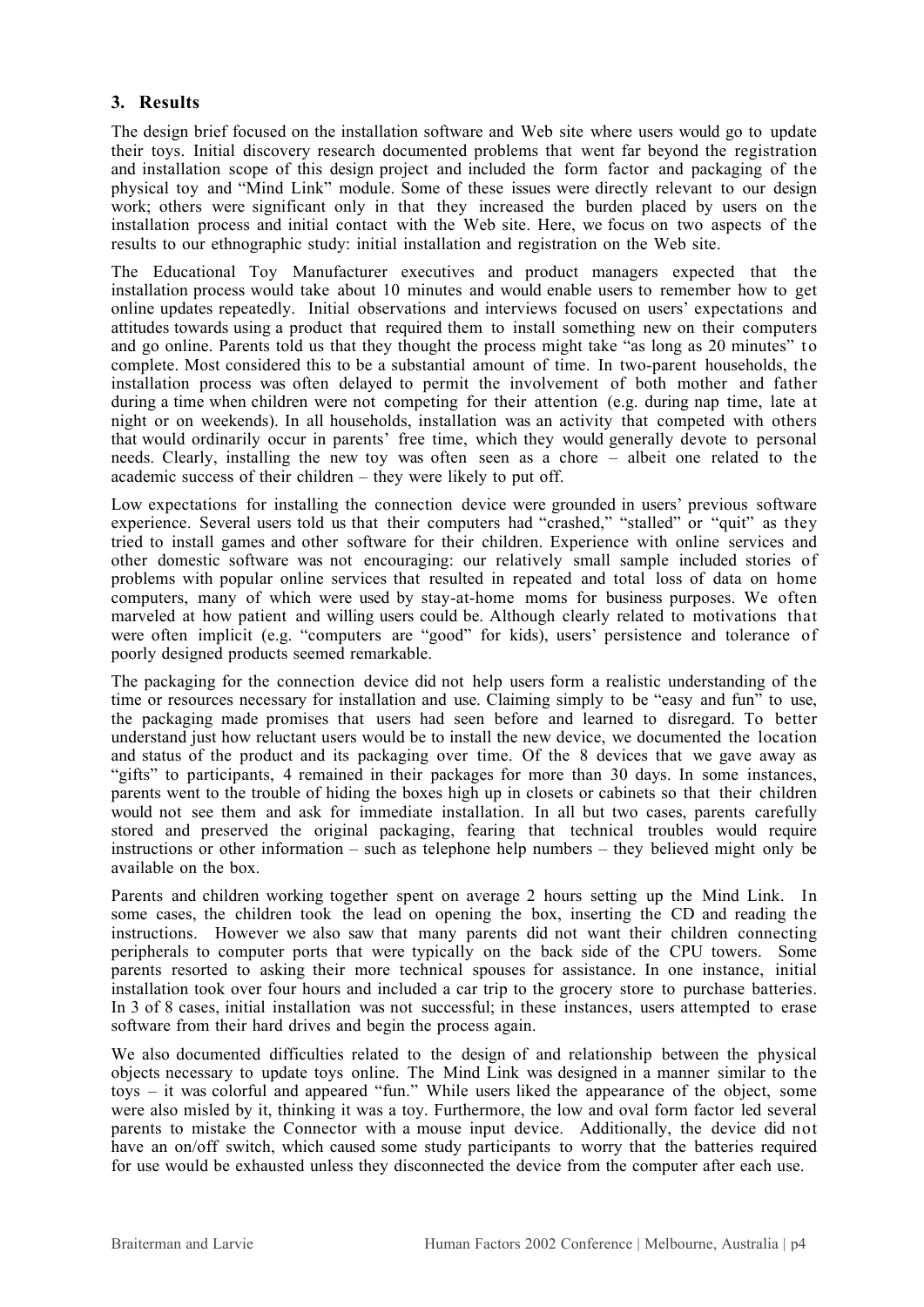Users did not have a previously established cognitive model of what the device actually did, a problem that also resulted in challenges for graphically representing the Mind Link in instructions. In testing of prototypes for the installation CD and Web site, study participants referred to illustrations of the device as "that thing," saying that it looked "like a toilet seat," a "frog," a "big mouse" and a "flying saucer." These difficulties pointed to a larger problem – that of providing users with a mental model for understanding how the combination of physical objects necessary for updating their toys worked together. Without this understanding, users felt unsure of their ability to get new content for their toys and were unable to imagine what was required for successful completion of the task.

Unable to describe a process involving an object with which people were basically unfamiliar and whose function they were unable to imagine, the design team de-emphasized the role of the connector device in the overall process. "Update your toy" was the one concrete indicator of successful task completion that all users could understand; we focused on that rather than on the Mind Link itself. Previous designs had described what the device was and how it worked, information we knew to be at best unhelpful to novice users. Final success was the single most important factor in comprehension of the overall process. Once users had updated their toys, they were able to describe how this process worked; until then, we had to entice them to complete the steps without requiring them to understand how it would happen.

In response to these difficulties, the Design Agency developed an installation process organized around three basic requirements:

- 1. Users had to be given concrete instructions to verify that the connection device was properly installed and that the computer was connected to a phone line and an Internet service provider. While we were unable to change product packaging or design, we knew that we had to provide a back-up method for correcting observed difficulties with setting up the device.
- 2. The instructions for installation had to require little or no understanding of the relationship between physical objects and online procedures. Repeated observation and testing demonstrated that users were unable to imagine the end result of the installation process. We removed all references to outcomes other than "update your toy."
- 3. The installation of the software had to be quick and painless. Our video taped sessions showed that parents' attention was often divided between multiple tasks. In the end, we eliminated almost half of the dialogue boxes from the original installation process and virtually all actions other than "next" or "quit."

Based on these requirements, we were able to design an installation process that was quick and relatively stress-free. Users were very pleased to see the ETM Web site on their screen at the end of installation, the only necessary positive feedback on this process.

The next challenge was to register on the Web site so that users could obtain new content for their toys. Registration was necessary for several reasons including (1) the business model of ETM, in which content was available for a fee; (2) functionalities that included tracking of prior content, suggestions for updates and charts for parents to monitor their children's progress, and; (3) privacy laws that required the protection of children under the age of 14 from certain types of marketing and sales techniques.

Parents had no innate interest in "registration," as ETM did. Instead, parents' goal was to add new games to the toy. Particularly irksome to users in the original installation process was the requirement to register three different identities—the child, the toy and the parent. Additionally, the terms used to describe content sets required users to understand ETM's marketing strategy and to envision complex relationships between data sets. Terms like "Playset" and "ToyLink" were obtuse and did not help families gain a clear understanding of why or how to get started. Worse, they led some users to believe that they were many steps away from getting what they wanted: new content for their toys.

In part, the difficulties in registering pointed to a broader set of problems: reluctance to register on any Web site, fear of unwanted sales contacts via email, fear that giving a child's name or personal information to a for-profit company might be harmful and a general resistance to the initial complexity of the ETM site use. As with the installation process for the connection device,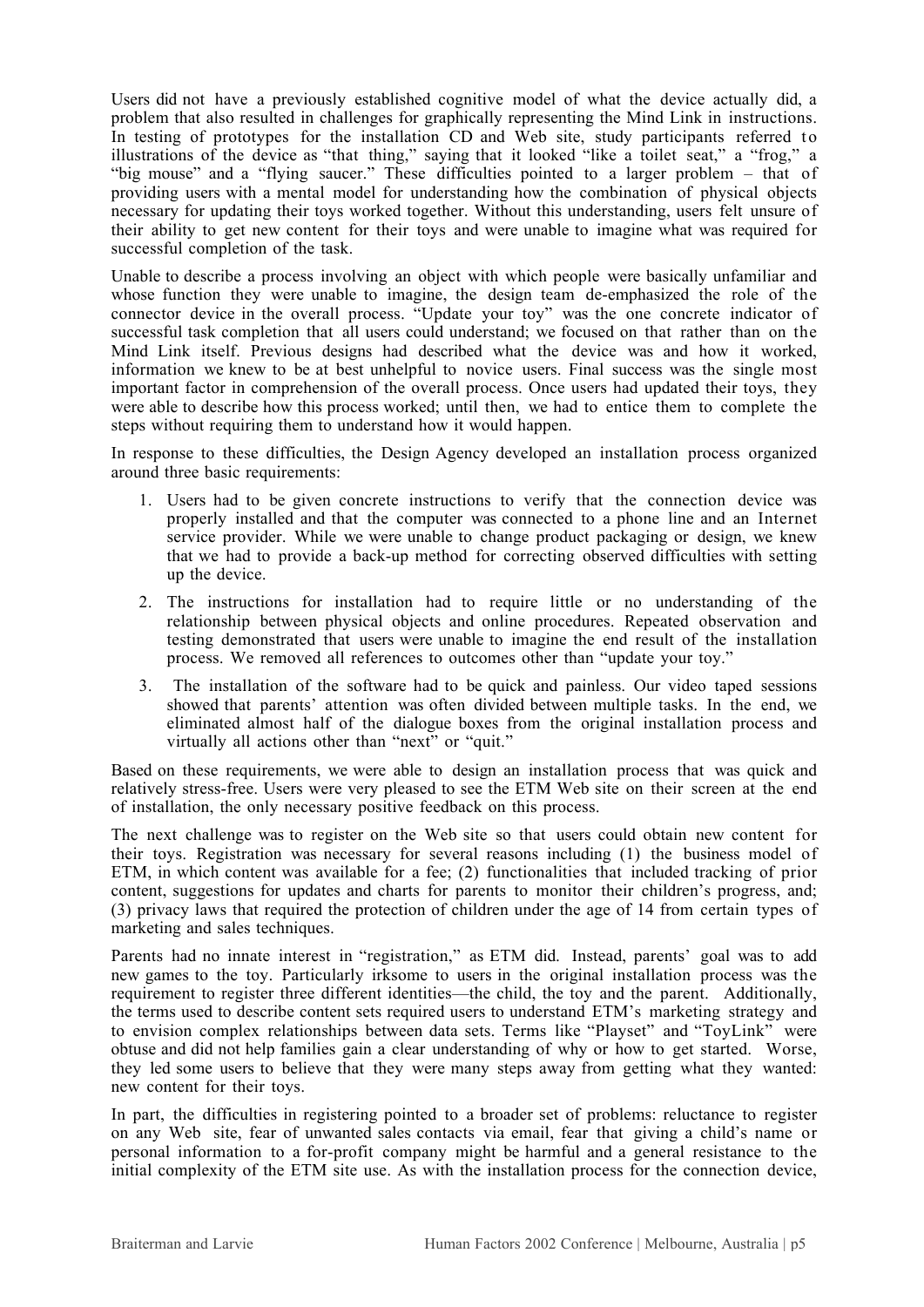the design challenges for the Web interface had as much to do with prior negative user experience as with the specific offering made by ETM.

Further complicating the interaction, ETM had previously used focus groups and other techniques that showed enthusiasm for functionalities like charting children's progress. Our observational research of actual product use demonstrated that surfacing additional features too early overwhelmed and confused users whose goal was simply to download more games and extend the life of the physical toy.

Based on our experience with the installation CD, we were able to develop a set of requirements for the registration process that emphasized outcomes that all users understood and perceived as valuable. These requirements included:

- 1. Mapping a single, named user to toys and, later, to content. Registering toys, parents and children was too much for anyone in our sample to tolerate or understand. Instead, we chose to base all offerings on a single, personalized identity that could later be expanded to include multiple users of one or more toys.
- 2. Providing visual and textual cues to tell users how far they were from getting new content for their toys. While we were able to reduce the complexity of registration to a bare minimum, we also knew that some steps would still seem unduly complicated or burdensome to some users. For them, we provided reassurances that they would get what they wanted within a predictable frame of time and effort.
- 3. Grading the complexity of the interface based on the experience of the user. Initial users would be offered a single option (although others were also available). However, initial site usage had to be kept as simple as possible and focus on having a first successful experience on the site. Upon return to the site users would be invited to view progress or select from multiple types of branded content sets.

As with the installation CD, the design of the Web site generally and of the registration process specifically required us to account for problems that went beyond the scope of the design project, including customers' prior experience with childrens' software and ETM's need to stage features based on first use and repeat visit scenarios. While no solution we tried was perfect for all users all the time, we were able to devise and verify a system that met minimum requirements for a successful initial experience. Iterative design methods and the use of an ethnographic approach enabled us to verify that users were able to remember what they had done and to repeat it when needed or desired.



Figure 3: Customer models were created immediately after initial rapid ethnographic research to document the complexity of the existing installation process. These models served as both research results and an iterative design tool.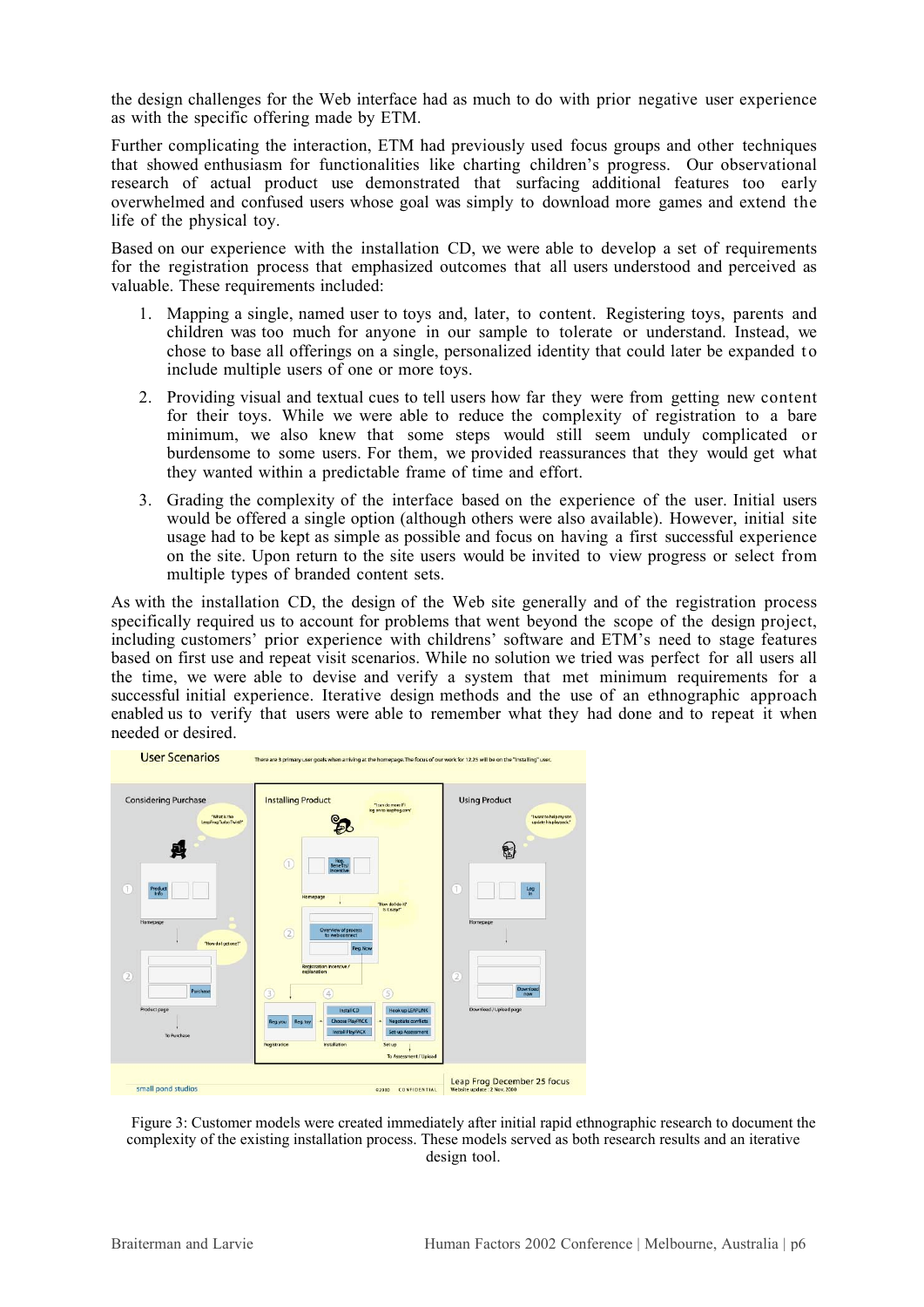### **4. Discussion**

The research project resulted in a thorough mapping of the challenges of altering largely satisfactory offline behaviors onto a Web -centered service. Important limits and barriers to the integration of the ETM connector device and Web site into overall toy use included issues beyond the scope of the interface design project. Nonetheless, they were important considerations in the redesign of the installation software and the Web site. These issues included:

For installation:

A history of user experience with software and online services that delayed initial installation.

Packaging that did not clearly communicate the time and material resources necessary for installation and use.

An unfamiliar device whose design did not clearly convey its nature and function.

The combination of home computer software installation with Internet connections that were often unstable or otherwise unreliable.

For registration:

Difficulty in creating a cognitive model of renewable content and ongoing usage.

A complicated mapping process for creating identities to connect physical toys, online use histories and specific content sets.

The need to create mnemonic aids to help users remember how and what they previously accessed and used.

Sensitivities related to providing information about children on a Web site to a for-profit company.

The research and design team was surprised to learn how tolerant and patient users were of software and online services, especially given reported use histories. While this experience had an observable and negative impact on interaction with ETM's offerings (especially in delayed initial installation and fear of providing personal information on a Web site), users' persistence points to the importance of motivations in product design. User perception of the inherent value of information technologies in general, and of the specific educational benefit that the toys offered were key to completing tasks that were trying and often punctuated by delays, complexities and even failure.

Again, an ethnographic approach combined with an iterative design process helped integrate knowledge of user motivation, sensitivities and tolerances throughout the design project. We were able to observe these factors not only between the components of a system devised around a traditional brick-and-mortar "each sold separately" approach, but also across time and in the locations where users interacted with online and offline products and services.

## **5. Conclusions**

Methodologically, the results suggest some surprising advantages to the use of ethnography as a product design tool. Concept and prototype testing were integrated into a largely ethnographic study by extending home visits to include all design stages. Contrary to the expectations of the research and design team, rather than merely compressing the study into an economically and temporally feasible framework, the informal testing of design prototypes proved to be a valuable methodological enhancement. We were able not only to ask the kinds of "what if" questions that are usually limited to laboratory testing, but we were also able to observe the impact of relatively fine-grain technical modifications to design on location and over time.

Results to this study are particularly relevant to the use of ethnographic techniques in the HCI community. Often perceived as limited to "discovery" or open-ended research questions, ethnographic techniques led the design team in this project to results that were as fine grained as in laboratory testing (e.g. screen layout, wording) but were also verifiable over time and in actual usage environments, where motivation and context are key factors in product success.